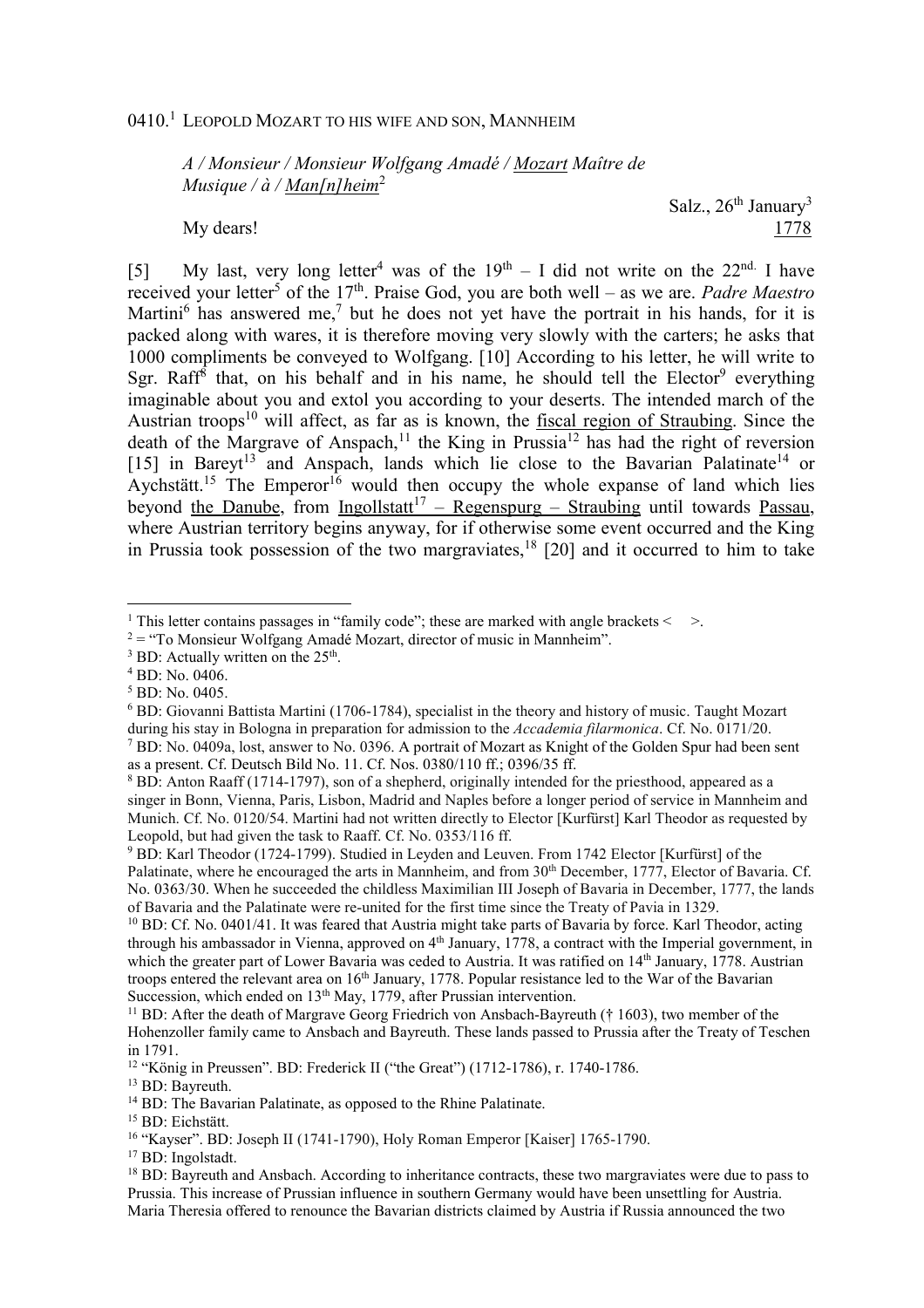away something here and there from the Imperial Princes,<sup>19</sup> who are not in a fit condition anyway, then to prescribe laws to the Imperial Diet, who would be under his yoke, and to enlist soldiers everywhere, both secretly and publicly, and to spread unease among the neighbours – who would oppose him? – – since he could furthermore press into Bohemia, precisely via the fiscal region of Straubing, [25] which borders Bohemia as far as Eger, and therefore spread unease in the Kingdom of Bohemia from above and below. It will soon be revealed if I have guessed rightly or not. Now Mama really does have grounds for jealousy: who do you think will stay with us when the opera singers<sup>20</sup> come?  $-$  – Sg<sup>ra</sup>. Rosa,<sup>21</sup> her mother, and her sister. [30] They would not leave me in peace until I gave way, because it will not last very long, and Nannerl herself helped them. Frau Sulzer<sup>22</sup> will give us the mattresses &c. In the new room will be Rosa, and in the bedroom her mother and sister will sleep. The rest of the company, including esteemed Baron<sup>23</sup> Virgilius Michl<sup>24</sup> as harpsichordist, are all going to the Hofwirt<sup>25</sup> inn. I and Nannerl will sleep in my room at the back [35] and when Mama comes, Nannerl will sleep in Wolfgang's room, Nannerl has cleared everything out and is very busy with it  $-$  – Why?  $-$  – only to hear operas. I am writing this today, the  $25<sup>th</sup>$ ; in the evening, with the ordinary post from Munich, we will discover whether Count Seau<sup>26</sup> accepts the conditions, and whether they are coming; 10 performances have been granted, [40] the subscription list is 400 and something, and 70 florins have been collected. – Herr Janitsch,<sup>27</sup> the violinist, and a violoncellist from Wallerstein are here; they called on me straight away; they brought a letter to Count Khünburg<sup>28</sup> from Becke,<sup>29</sup> who has already gone ahead to Vienna. The Archbishop<sup>30</sup> did not hear them at court; If they wish, he said, they can give a concert,  $3<sup>1</sup>$  yet he did not in any way say [45] that he wanted to come to it. What else is to happen, and what I noticed from their talk – I will write about that next time. Becke must be very jealous of Wolfg., he is always seeking to make him as small as possible. Regarding those certain matters,  $32$  the second letter<sup>33</sup> from me is already in Vienna, going in fact to Doctor Fauckin<sup>34</sup> with an

33 BD: No. 0409.

 $\overline{a}$ margraviates. Frederick II, on the other hand, suggested renouncing these margraviates in return for compensations in Saxony. Cf. also line 14.

<sup>&</sup>lt;sup>19</sup> "Reichfürsten".

<sup>20</sup> BD: Cf. No. 0403/30-31.

<sup>21</sup> BD: Rosa Manservisi, who sang Sandrina in the première of *La finta giardiniera* in 1775, and her sister Teresina.

<sup>22</sup> BD: Not identified.

<sup>23</sup> "H: Baron". BD: Leopold's invented humorous epithet.

<sup>&</sup>lt;sup>24</sup> BD: An inn opposite the Lodron's primogeniture palace in the Dreifaltigkeitsgasse.

<sup>&</sup>lt;sup>25</sup> BD: Virgil Michl (dates unknown), son of the Munich violinist, organist and composer Ferdinand Michl (1723-1754). Virgil Michl's *Coriolano* was performed in Munich in 1786.

<sup>&</sup>lt;sup>26</sup> BD: Josef Anton, Count [Graf] Seeau († 1799), from 1753 supervisor of the Palace Theatre [Residenztheater] in Munich. One of his relatives, Ferdinand, Graf Seeau, († 1768) was Senior Stable Master [Oberstallmeister] in Salzburg. BD V, p. 385, quotes Müller to the effect that Seeau had all the takings from the Italian opera and the German theatre, as well as 9000 florins per year from the Elector, at his disposal. <sup>27</sup> BD: Cf. line 41. Anton Janitsch (1753-1812), violinist; court musician in Wallerstein 1774-1779 and 1782- 1785. Visited Salzburg in January, 1778, with the cellist Joseph Reicha; they reported on Mozart's performance in Wallerstein (cf. Nos. 0379/65; 0422/67 ff.).

<sup>&</sup>lt;sup>28</sup> "gr: Khünburg". BD: Leopold Joseph Maria, Count [Graf] Kuenburg (1740-1812), Royal and Imperial Chamberlain [k.k. Kämmerer], Privy Councillor [Geheimer Rat], from 1764 Chief Stablemaster [Oberstallmeister] in Salzburg.

 $^{29}$  BD: Notger Ignaz Franz von Beecke (1733-1803), keyboard player, later superintendent of music in Wallerstein, cf. No. 0111/33-34. The first publication of his compositions was in Paris. He took part in a keyboard "competition" with Mozart in Munich in winter 1774/75, cf. No. 0312/22.

<sup>30</sup> BD: Hieronymus Joseph Franz de Paula, Count [Graf] Colloredo (1732-1812), Prince-Archbishop [Fürst-Erzbischof] of Salzburg from 1772. Employer of Leopold and, for a time, of Wolfgang. Cf. No. 0263/9.

<sup>31</sup> BD: Cf. lines 94-95.

<sup>32</sup> BD: Cf. lines 52-53.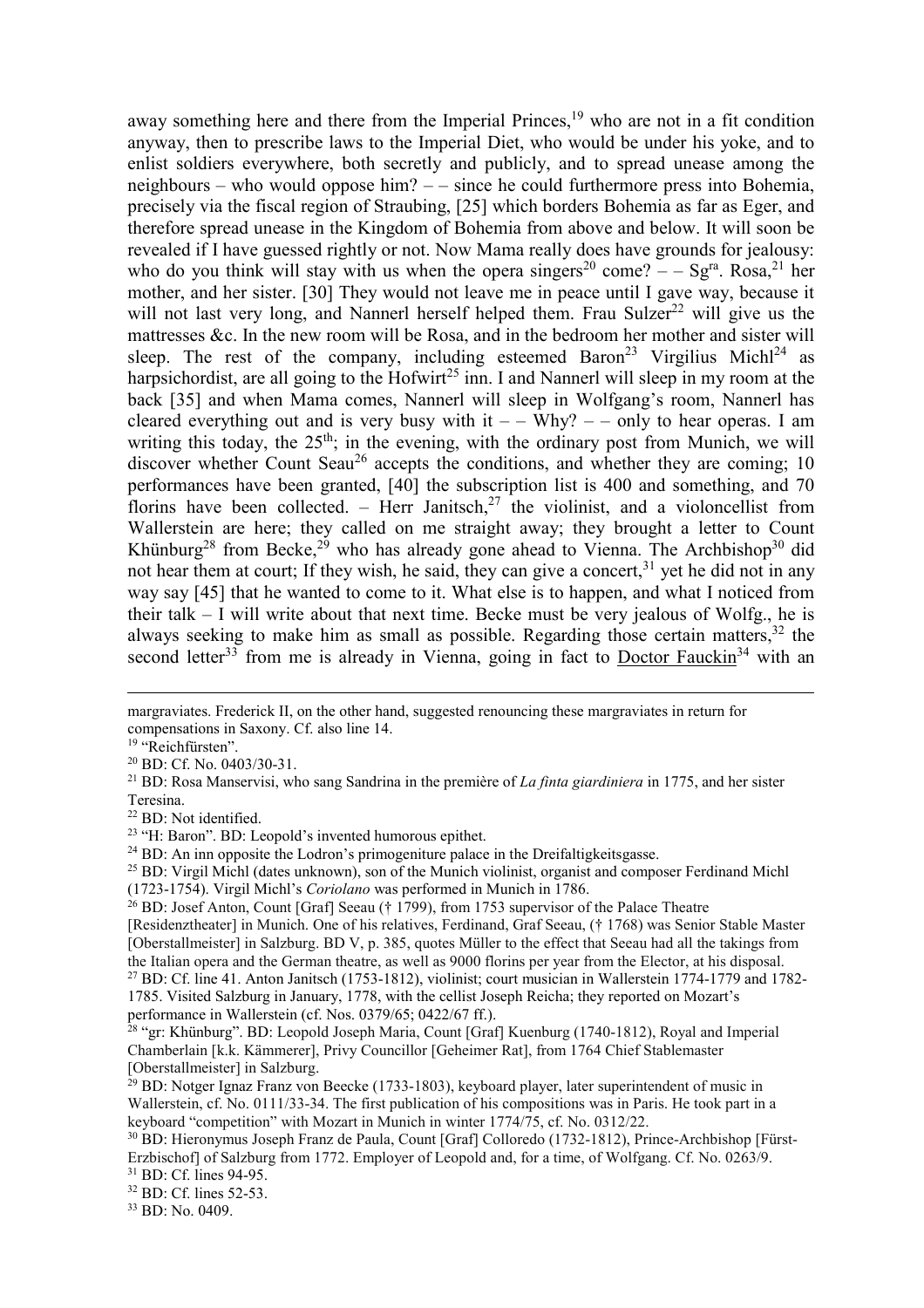complete, most vivid description [50] of our story; such people commonly advance such matters better than the great ones do, where one cannot be sure if they have already taken someone else's side. I have pressed both matters, concerning the  $\leq$ German opera<sup>35</sup> as well the  $\leq$  recommendation<sup>36</sup> for  $\leq$  Paris  $\geq$ . I will turn to further people with the next post. [55] Grimm<sup>37</sup> has not yet answered me, which saddens me a little. The sonatas for 4 hands<sup>38</sup> will both be sent to you, the variations<sup>39</sup> too. Misliwetcek<sup>40</sup> recently told me again that he is expecting the *scrittura*<sup>41</sup> for you from Naples. But I see this as a ploy, for he says this only whenever he needs my services.<sup>42</sup> I stand by my opinion, by the way, [60] that Wolfg. should leave nothing<sup>43</sup> in Mannheim. One should not be embarrassed, but feel completely free. I have experienced this often, and experience it still. I will see nothing more during my [lifetime]<sup>44</sup> of the engravings and sonatas<sup>45</sup> which I left in Amsterdam with Hummel,<sup>46</sup> in Zurich with  $Gesner,$ <sup>47</sup> in Winterthur with the <u>town clerk</u>,<sup>48</sup> in Bern with  $Seu!$ ,<sup>49</sup> and in Geneva with an engraver<sup>50</sup> [65] and also with Scherer<sup>51</sup> in Lyon, although I have contacted them and written, yet not even received an answer. By losses one becomes judicious. Friends advise according to the frame of mind they are in: one must not always remain fixed on the first idea which one conceives, but develop further thoughts. Mama must indeed remain in readiness to travel: [70] a good opportunity to Augsp.<sup>52</sup> or even Munich could come by chance. Oh, my dear Wolfgang! I must avoid thinking about the business at all, otherwise I am overcome with the heaviest sadness. Nannerl commends herself, kisses Mama's hands, we kiss both of you a million times and I am, as always, your Mzt

[75] Now Wolfg. will already have returned from Kirchheim.<sup>53</sup> Ms<sup>e.</sup> Weber and her father<sup>54</sup> are simply experiencing the same<sup>55</sup> as others have done: *Propheta non acceptus in Patria*! 56

<sup>38</sup> BD: KV 358 (186c) and KV 381 (123a). Cf. No. 0405/46 ff.

<sup>39</sup> BD: KV 179 (189a).

 $\overline{a}$ 

<sup>34</sup> BD: Dr. med. Xaver Fauken (1741-1794), cf. Nos. 0248/6-7; 0409.

<sup>35</sup> BD: Wolfgang had heard of plans to initiate a German language opera company in Vienna; Leopold was trying to muster support for Wolfgang as composer there. Cf. No. 0402/56 ff.

<sup>&</sup>lt;sup>36</sup> BD: Leopold had been making efforts to get a letter of recommendation from Vienna for Queen Marie Antoinette in Paris, cf. No. 0399/45 ff.

<sup>37</sup> BD: Recently mentioned in No. 0408/26. Friedrich Melchior von Grimm (1723-1807), 1748 private secretary to the Saxon Count [Graf] Friese, with whom he moved to Paris, where he was in contact with the Encyclopaedists. Various publications, one of which, in 1763, mentioned the Mozart children. His relationship with Mozart broke down in 1778 during the latter's stay in Paris.

<sup>40</sup> BD: Joseph Mysliveček (1737-1781), composer. He met the Mozarts in 1770 in Bologna, where he was working on an opera (cf. No. 0171/39) and in Milan in 1770 and 1773 (cf. Nos. 0257/12; 0277/28; 0279/22; 0281/35-36). Mozart visited him in hospital in Munich in 1777 on his way to Paris, cf. No. 0347/2.

 $41 =$  "Contract to write an opera". BD: Mysliveček had already mentioned it in a letter of September, 1777 (cf. No. 0340/31 ff.).

<sup>42</sup> BD: Services such as with obtaining fees for compositions delivered, cf. No. 0403/18 ff.

<sup>&</sup>lt;sup>43</sup> BD: Wolfgang wanted to leave items in Mannheim (and thus have a reason to return?), Leopold was against it. Cf. Nos. 0402/27 ff.; 0406/100 ff.; 0408/19 ff.

<sup>44</sup> BD: The word "Leben" ["life", "lifetime"] is missing.

<sup>&</sup>lt;sup>45</sup> BD: The so-called Delafosse engravings (Deutsch Bild No. 5) and the sonatas op. I (KV 6, 7), op. II (KV 8-9), op. III (KV 10-15) and op. IV (KV 26-27), which had been engraved before 1766.

<sup>46</sup> BD: Burkhard Hummel from Lower Franconia, music seller in The Hague, later took over his brother's music shop in Amsterdam. Cf. No. 0105/24.

<sup>47</sup> BD: Salomon Gessner, cf. No. 0112/27.

<sup>48</sup> BD: Wolfgang Dietrich Sulzer.

<sup>49</sup> BD: Johann Andreas Seul (Séel, Seel, Sell, Saüll) (c. 1719-1779), from Basel, a musician who had "sought refuge".

<sup>50</sup> BD: Probably "Msr. Huber", cf. No. 0111/61.

<sup>51</sup> BD: Not identified.

<sup>52</sup> Augsburg.

<sup>53</sup> BD: Kirchheimbolanden, cf. Nos. 0405/19 ff.; 0408/11 ff.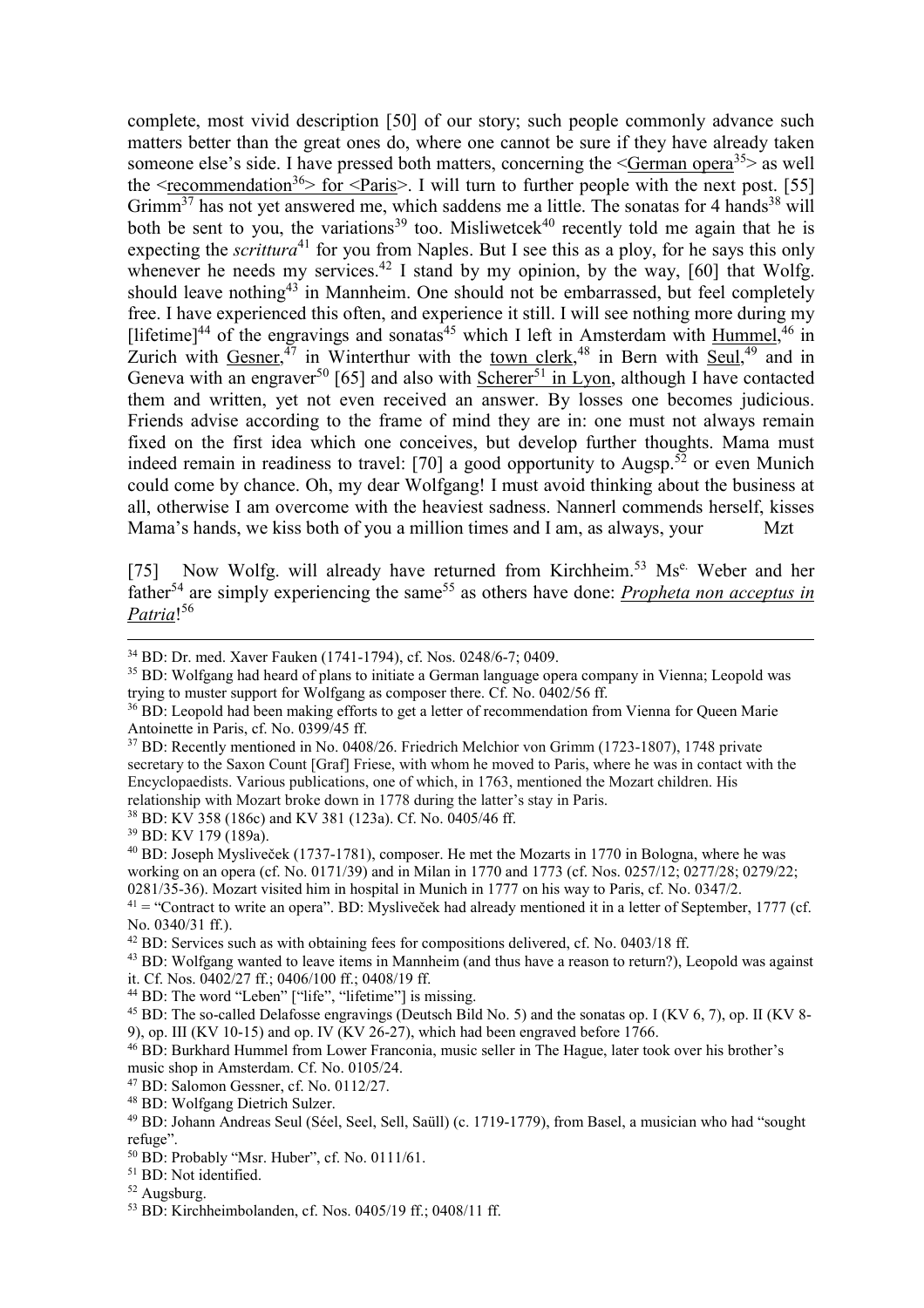The 2 gentlemen<sup>57</sup> from Wallerstein absolutely wanted to hear Nannerl playing; it slipped out that all they were really interested in was to draw conclusions [80] about your manner of playing from her *gusto*<sup>58</sup>, as they likewise pressed very strongly to hear something you had composed. She played your sonata<sup>59</sup> from Manheim quite splendidly and with full expression. They were quite amazed at her playing and the composition, said they had never heard anything by you, they said the ideas were entirely new and special, and Reicha, [85] the violoncellist, who handles the keyboard very well and before this had played very roundly in organ style on the clavier, repeatedly said, That is what I call thoroughly composed! They then accompanied for Nannerl your trio<sup>60</sup> for the clavier in  $B^b$ , and quite outstandingly.

From our hearts, I and Nannerl wish Wolfg. happiness on his birthday, <sup>61</sup> [90] as do Herr Bullinger,<sup>62</sup> the Gilowskys' Catherl<sup>63</sup> and the whole Airgun Company,<sup>64</sup> who all commend themselves. Now the gentlemen Janitsch and Reicha are also on the list of marksmen, for they also joined in the shooting. Katterl<sup>65</sup> won the first prize, I won 7 kreuzers<sup>66</sup> for Mama. On Tuesday, the  $27<sup>th</sup>$ , the concert<sup>67</sup> will take place at the town hall.

[95] Now 3 manifestoes<sup>68</sup> have been published, one by the Emperor, in which he declares all Bavarian fiefs, such as, for example, the town of Mindelheim &c., to have reverted to him, and 2 by the Empress,  $69$  in which she shows which parts of Bavaria devolve to her by virtue of old contracts; perhaps all 3 will now be printed in newspapers.

[100] I have just this very moment learnt that our cathedral canon, Count Daun,<sup>70</sup> apparently said that the Elector will now stay in Munich, and will arrange for the court music to go there after Easter. The first point is easy to believe, because he has to examine the government there himself and then set it in better order and deliver it from the hands of the birds of prey, which he could not entrust to anyone there. The second could be a natural

 $\overline{a}$ 

<sup>59</sup> BD: The clavier sonata in C KV 309 (284b) Rosina Theresia Petronella (\* 1764), known as Rosa, daughter of Christian Cannabich. In 1777 she received lessons from Mozart. Cf. No. 0363/13. Her father was (Johann) Christian (Innocenz Bonaventura) Cannabich (1731-1798), who joined the Mannheim court music at the age of 13. After the death of Toeschi (see above), he was sole music director to the Elector in Munich.

<sup>60</sup> BD: KV 254.

 $^{61}$  BD:  $27^{\rm th}$  January.

<sup>68</sup> BD: As anticipated in No. 0406/200.

70 BD: Karl Joseph, Count [Graf] Daun (\* 1728), member of Salzburg Cathedral Chapter, cf. No. 0032/9.

<sup>54</sup> BD: Franz Fridolin Weber (1733-1779): Initially a high administrative official, then employed at the court in Mannheim as a bass, prompter and music copyist. Moved to Munich with the court in 1778, then to Vienna when Aloisia was engaged there as a singer in 1779. He died shortly afterwards on 23<sup>rd</sup> October, 1779. His daughter Aloisia (c. 1760-1839) was 17 when Mozart met first her. In 1778 employed at the "German Theatre" in Munich. In 1779 she was given a leading position at the German Opera in Vienna [Deutsche Oper]. Cf. No. 0405/29, 30.

 $55$  BD: Leopold is referring to No. 0405/33 ff.

 $56 =$  "A prophet is not accepted in his native land."

<sup>57</sup> BD: Cf. line 41. Anton Janitsch and Joseph Reicha.

 $58 =$  "Taste, style".

<sup>62</sup> BD: Abbé Franz Joseph Johann Nepomuk Bullinger (1744-1810), Jesuit, private tutor, friend of the Mozart family in Salzburg, where he seems to have arrived between 1774 and 1776. House tutor to Count [Graf] Leopold Ferdinand Arco, later to Count [Graf] Sigmund ("Sigerl") Lodron. Mozart called him "his best of all friends" (cf. Nos. 0331/5; 0459/1).

<sup>63</sup> BD: "Catherl", "Katterl": Katharina Gilowsky (1750-1802), daughter of court surgeon Wenzel Andreas Gilowsky, member of the airgun club of earlier years, frequenter of the Mozart family home. Sometime governess to the children of Leopold Andreas, Count [Graf] Plaz.

 $64$  BD: The shooting of airguns at decorated targets was practised in the apartments of the members of the "marksmen's company" or club. A member would donate the first prize and pay for everything consumed during the meeting. Cf. No. 0330/5.

<sup>65</sup> BD: "Catherl", "Katterl": Katharina Gilowsky, as in line 91.

 $66660$  kreuzers = 1 florin.

<sup>67</sup> BD: With Janitsch and Reicha.

<sup>69</sup> BD: Maria Theresia (1717-1780), Holy Roman Empress [Kaiserin], mother of Joseph II.